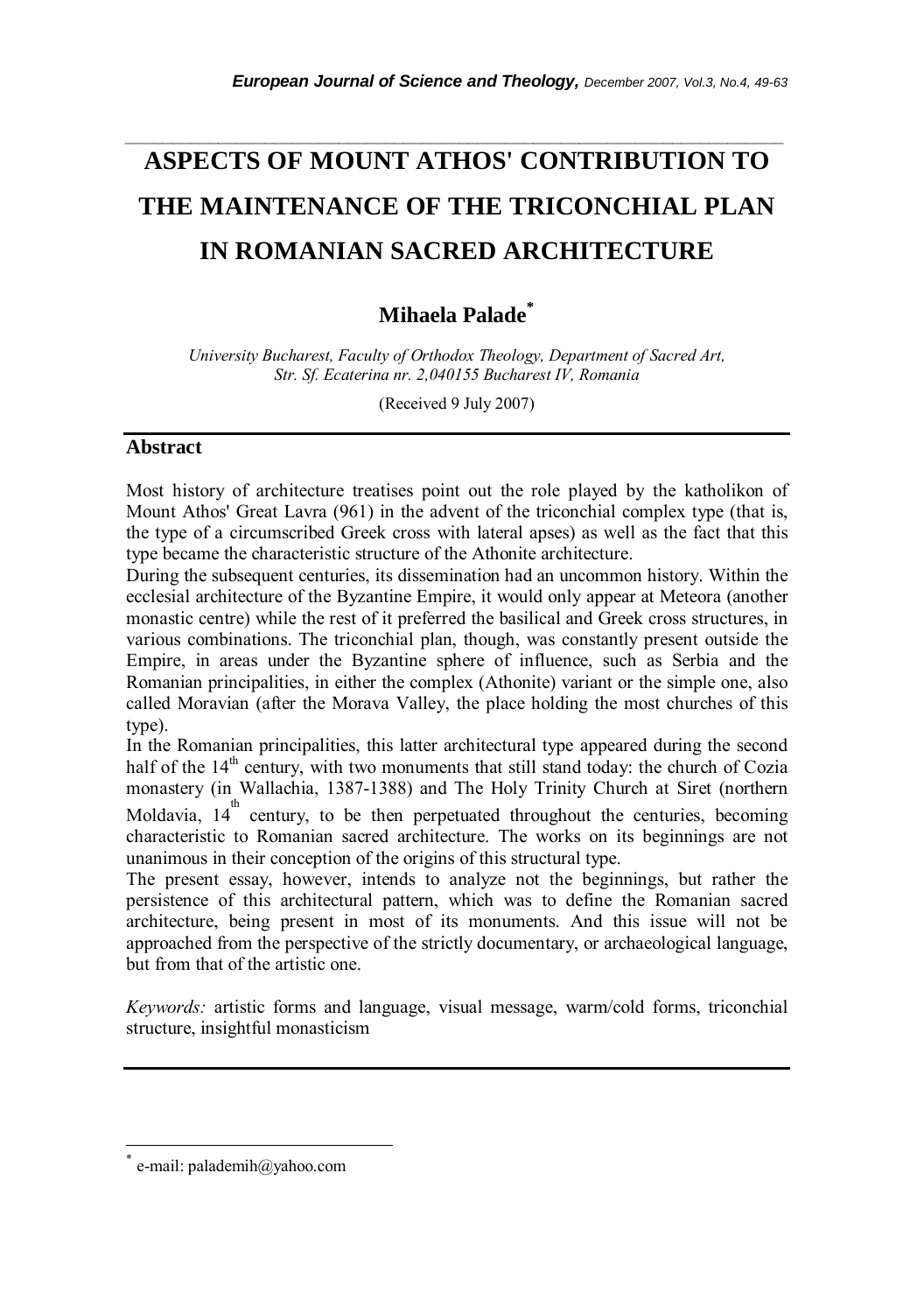## **1. Artistic language and its role in deciphering the visual message**

One might wonder whether, and to what extent, Mount Athos architecture could influence this characteristic of Romanian sacred architecture. A mere analysis of the relationships between the two Orthodox areas leads to an affirmative answer. It is known that the beginnings of Romanian monasticism long predate the beginnings of the Romanian states and the acknowledgement of their metropolitans [1]. The people, therefore, were accustomed to a particular spiritual life. Subsequently, the relations between Mount Athos and the Romanian principalities tightened, the Romanian princes actively supporting this place, so important to the Orthodox spirituality [2]. Under such circumstances, Athonite architectural structures could not remain alien to the Romanian area, but were able to influence the choice, and especially the perpetuation, of a certain structural type [3].

The arguments in support of this conjecture belong to the visual sphere of the artistic language. For a long while, the significance of this type of language was ignored, for various reasons. First, it is difficult to "translate the particular meaning of an artistic language, into a spoken one. In terms of sense, the loss is immeasurable..." [4] Since it is expressed by means of shape and colour, the grammar of artistic language was harder to decipher, although many enjoyed its results. Secondly, it pertains to the connotative language, as opposite to the denotative, scientific one, and as such it is indirect, plurivocal, intuitive, ciphered, ambiguous, but no less original.

From a semiotic and semantic standpoint, art language presupposes that "range of shapes-signs, never limited, fixed or immutable, whose significance becomes infinite..." [5]. Thus, one can talk of the 'language and vocabulary of the visual dialogue', which can be 'read' like any other text [6]. Most current (Romanian or foreign) works on art psychology, on aesthetics, stick to "the claim, more or less supported with arguments, that art  $=$  language and art  $=$ communication" [4, p. 16]. Artistic language, like the verbal one, is meant to "express and communicate thoughts and feelings. Distinct from each other, the verbal language and that of forms coincide in that they both resort to equivalents in order to translate the deep reality of our soul" [7].

Therefore, artistic forms are never chosen at random, since it has a sense and "a personal and particular value..." [8], because "the lines (the shapes, the compositions) represent a materialization of our emotional state, that of our brain, of our heart; it represents our psychological limits, our hereditary patrimony, our education, our skeleton... our desires, qualities and astuteness" [9]. Forms "are not suspended within an abstract zone, outside the world and man. They are integral part of the life they stem from, replicating certain spiritual impulses in the spatial realm." [8, p. 42]

Thus, art works may or may not convey inner states. Referring to the buildings populating his city, Paul Valery remarked that "some are mute, some speak and, finally, some – the rarest ones – sing"  $[10]$ . Depending on the vocabulary of architectural forms that constitute churches, some are indeed mute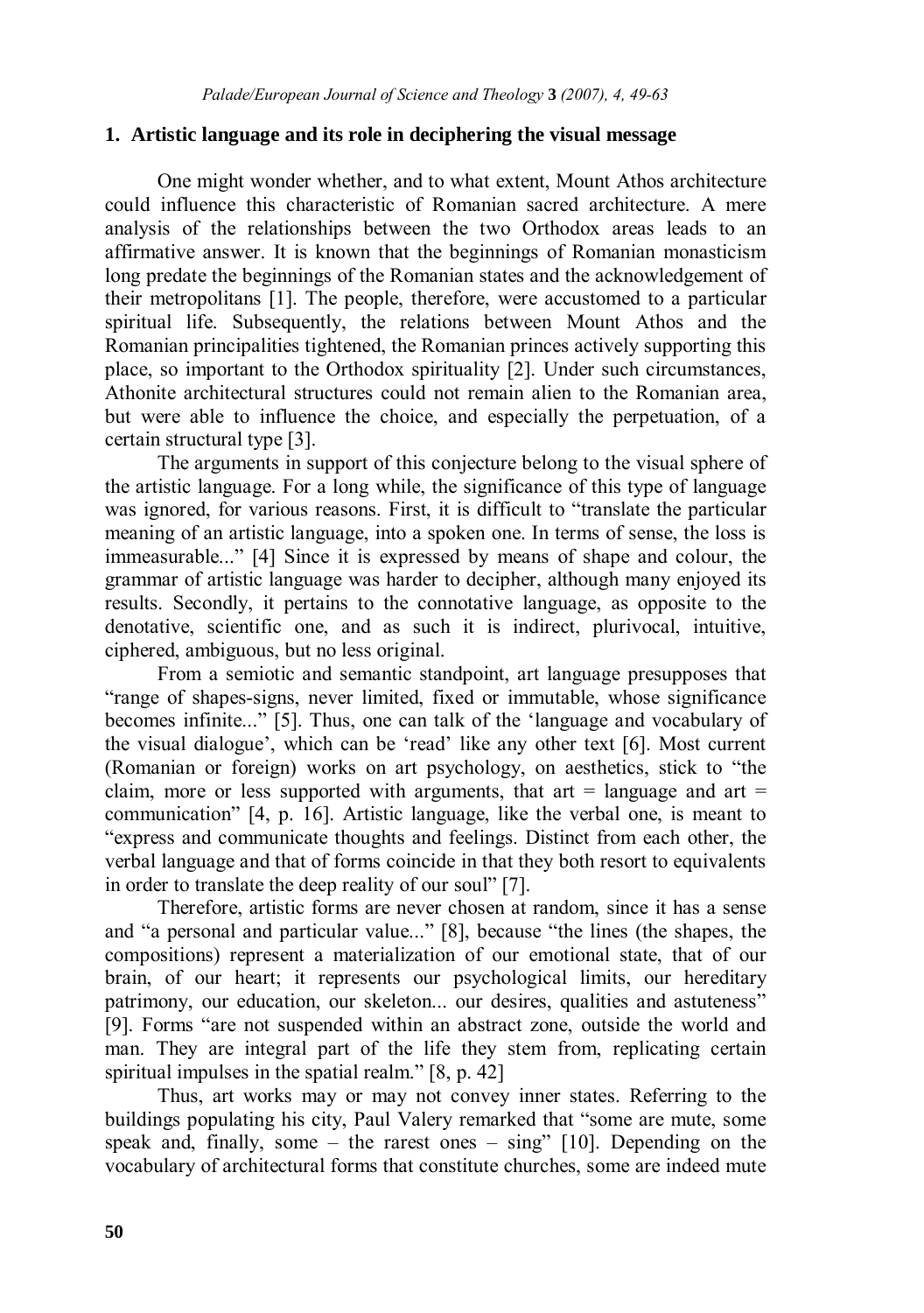or they speak too little, even while resounding with liturgical hymns, whereas others chant even in the absence of any human voice.

Unfortunately, acknowledging the existence of this type of visual language solves the problem only partially. The studies approaching, in the spirit of a thorough analysis, aspects related to the "genesis and use of plastic expression, both from the standpoint of the artistic language creation, and from that of the way it is perceived, coded and decoded" are extremely scarce [4, p. 16]. The fact is all the more regrettable since, without an appropriate artistic language, the necessary information cannot be fully conveyed or received.

As far as architectural forms are concerned, the studies published so far are even scarcer. This is due to the fact that architecture operates, indeed, with volumes, surfaces or lines, but mostly with spaces, making the architectural language much more complex than the pictorial or sculptural one. Paradoxically, the architectural space is, physically, a 'void' having a certain configuration and in whose absence the architectural message could not possibly be conveyed. From the morphological point of view, "the language of architecture does not form words by means of letters... but it represents them through symbols, as the old Egyptian manuscripts. Every symbol is a word, every word is a symbol" [11].

# **2. The triconchial structure and its importance in the symbolism of Orthodox churches**

 With the sacred architecture, the language is even more nuanced, since here it expresses more than mere inner states, but actually the experiences generated by the dialogue with the Divine. Moreover, if art aims at "imprinting certain feelings onto us, rather than simply expressing them..." [12], the liturgical space will all the more seek to imprint onto us the awareness of our belonging to the Orthodox spirituality, with all its consequences. Therefore, in selecting and combining the elements of the language characteristic to sacred architecture, the message it had to convey has always been taken into account.

 As early as the beginnings of Christianity, there existed concerns for the significance of the church as a place of worship and its symbolism [13-17]. They established certain design norms, so that all churches share a common denominator. At the time when the Great Lavra was being built at Mount Athos (Figure 1a), the Byzantine architecture already had two established types, the basilical one with its variants (St. Irene – *Hagia Irene,* Constantinople, 570, Figure 1b), and the circumscribed Greek cross one (*Panagia ton Chalkéon*, Thessaloniki, 1028, Figure 1c). The central type had been given up for functional reasons, being used only in the first centuries with baptisteriums. Both met the request that the church be a symbol of Noah's ark (a longish shape), a place of the Sacrifice (thus cross-shaped), a place for coming together and collectedness, icon of the Holy Virgin (a centred, unified space).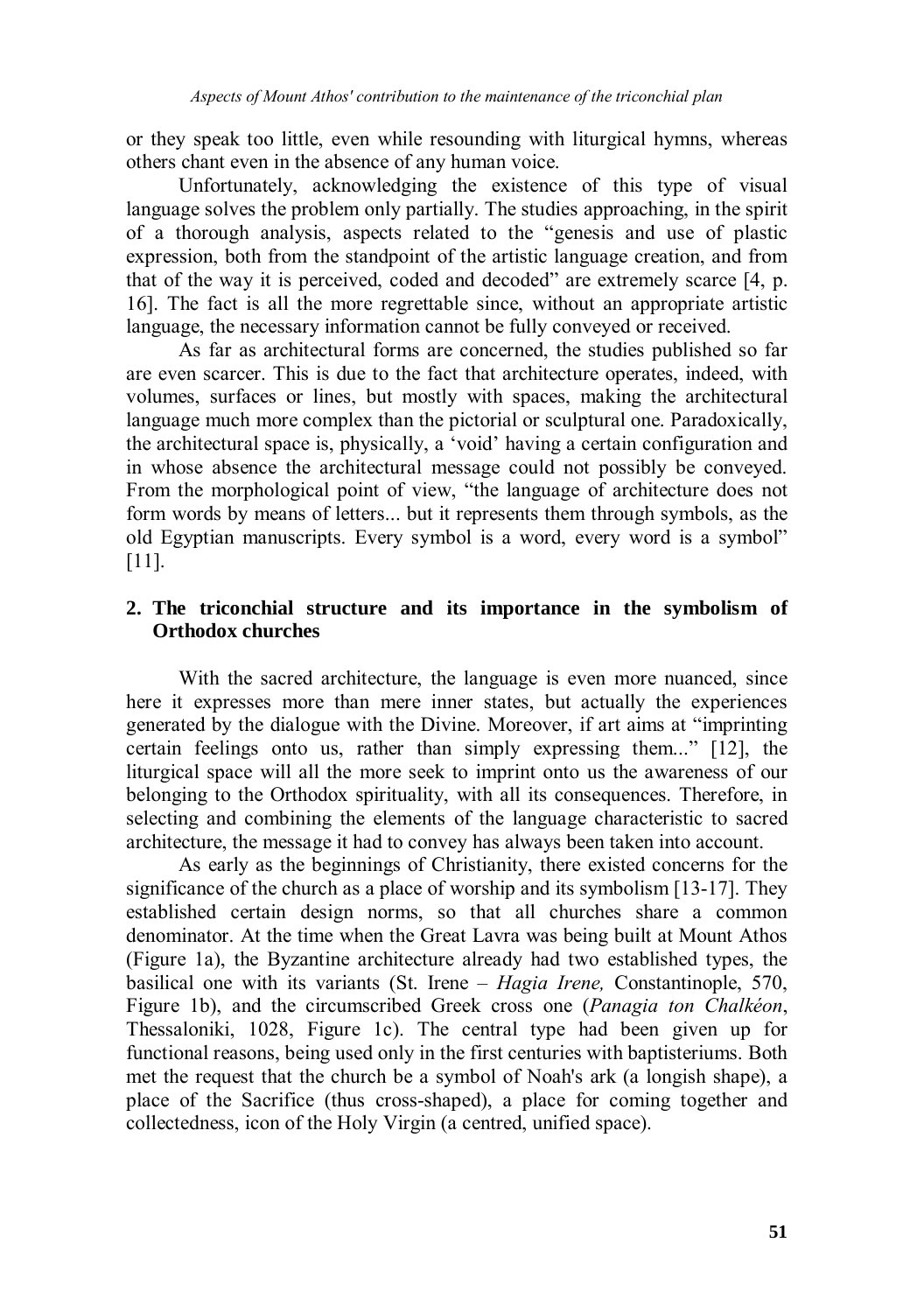

Figure 1. Plans of: (a) The Great Lavra Katholikon (Mount Athos, 961); (b) St. Irene – *Hagia Irene* (Constantinople, 570); (c) *Panagia ton Chalkéon* (Thessaloniki, 1028).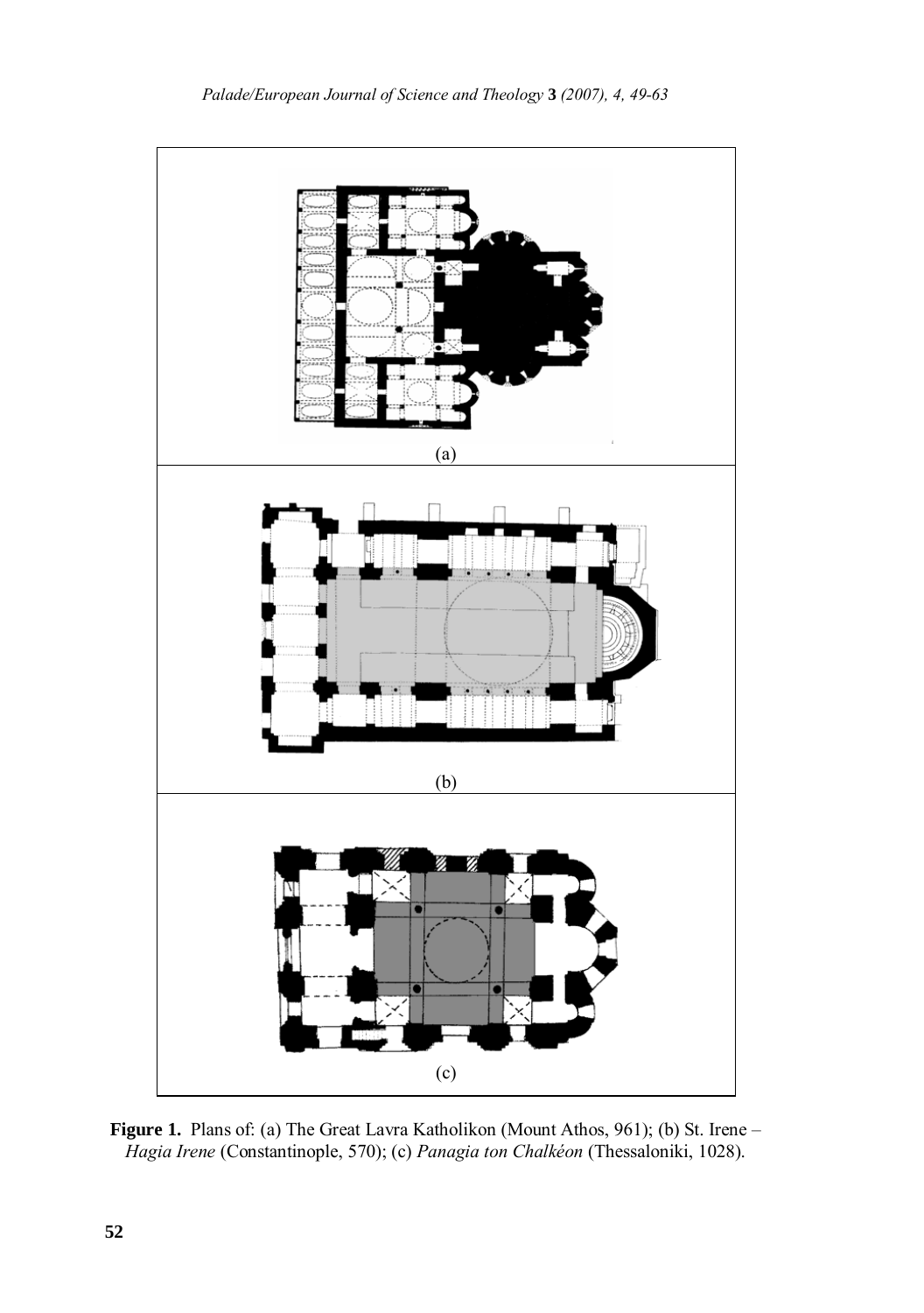While a flat surface is neutral, as far as the spatial suggestion is concerned, a convex one repels, drives away, whereas a concave one, due to its curvature, is already a receptacle, a shelter, ready to hold, which immediately arouses 'a feeling of space' in the aesthete. Of all architectural structures, "the receptacle shape is the one to suggest acceptance, just like the amphitheatre, the semicircular stadium (cavea), the sanctuaries' apses, all the circular areas or those surmounted by domes like the Pantheon of Rome". [18, 19]

 There was, however, a need for an architectural type that would respond to the principles peculiar to the respective monastic community, given the fact that each people or cultural-spiritual group express themselves by means of particular aesthetic forms. There is a kind of "spiritual ethnography established among the best defined 'races', spiritual families made up on the grounds of mysterious bonds, which always recur independently of time and place. Perhaps each style and each stage of a style, perhaps each technique addresses a certain human nature, a certain spiritual family" [8, p. 44].



**Figure 2.** Plan of: the Katholikon of Chilandar Monastery (Mount Athos, late  $12^{th}$  century).

 So was born the triconchial structure, with lateral apses – in Mount Athos' case, the Greek cross with lateral apses (Figure 2). The triconchial structure is not synonymous with the trefoiled one, although they are often mistaken for one another. The trefoiled plan prescribes joining the apses directly, in their eastern side, while in the triconchial plan the apses are not joined directly but through the square or rectangle which defines the nave, and whose corners are projected. Unfortunately, most art treatises account for the presence of apses exclusively by the necessity of having two spaces to hold the stalls, or the monks' 'choirs' – ideal for the antiphonic chants, specific to the Orthodox cult [20, 21]. In such a context, exclusively 'musical' or liturgical, the interpretations given to the triconchial structure often neglected the deep significance of the number three,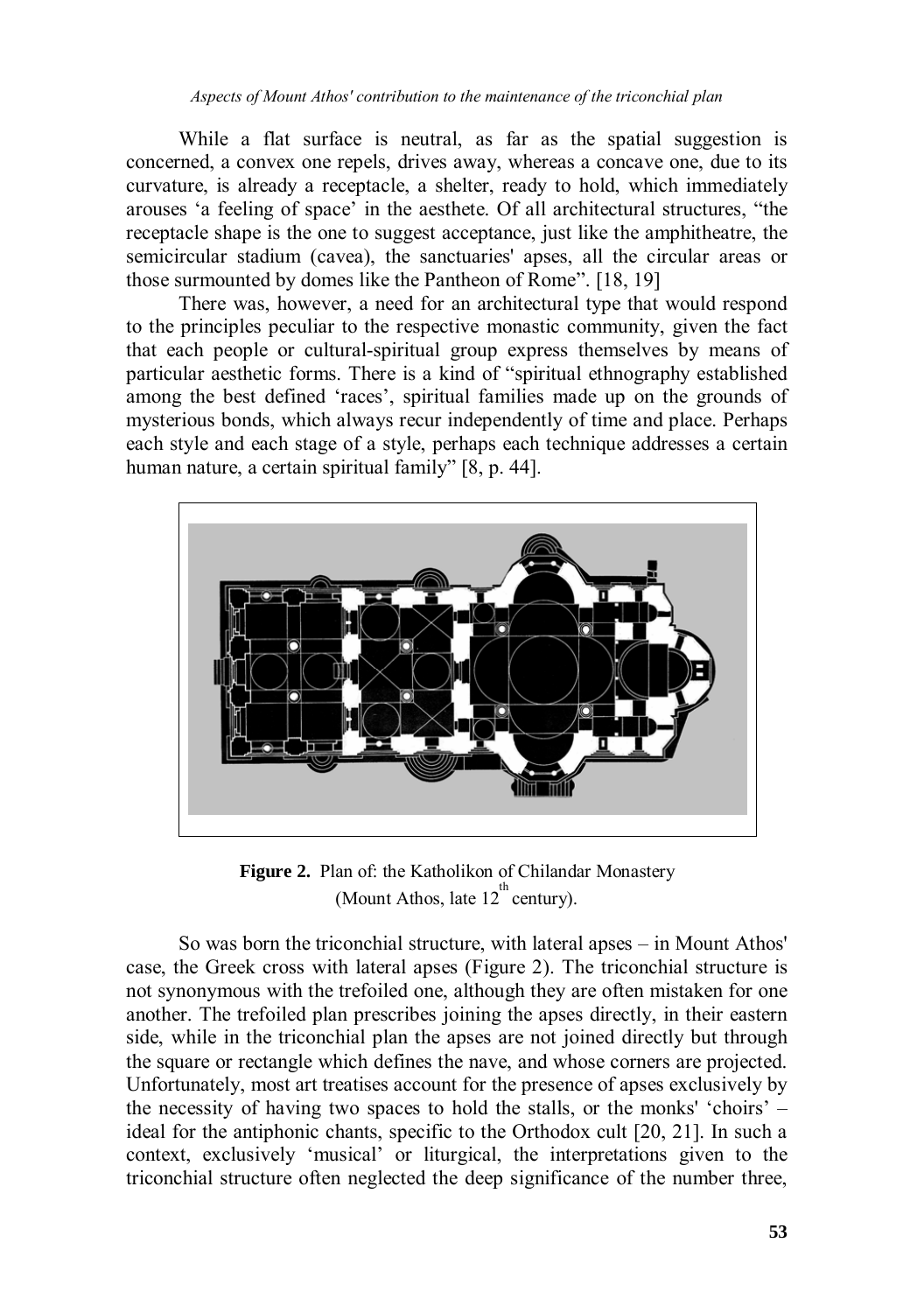the fact that the Orthodox spirituality, which had begun to be established at Athos, had a markedly mystical character, announcing as early as the  $9-10<sup>th</sup>$ centuries the hesychast movement which was to flourish three centuries later. Therefore, to the Athonite monks, the 'Trinitarian' space was one of perpetual reminding of the love among the Trinity Persons, being a spiritual necessity rather than a functional one.

 Besides, the triconchial plan corresponded to a way of life and a psychology specific to monasticism. When persecutions against the Christians ceased, the martyrs' 'baptism of blood' gave way to monks' 'baptism of asceticism' [22]. They took upon themselves the state of crucifixion before the passions, or of perpetual sacrifice, and the shape of their worship place had to remind of this, which led to the choice of the cross-shaped type, as a permanent enactment of the Sacrifice on the Golgotha. On the other hand, monks withdraw from the world but are not against it, on the contrary it is always present in their prayers. Orthodox spirituality excludes the dry, sullen asceticism, deprived of any sympathy for one's neighbour. This is why the cross has rounded arms, its circular shape having multiple senses.



**Figure 3.** The Katholikon of Hurezi Monastery (Vâlcea, 1690-1697) - view of the nave.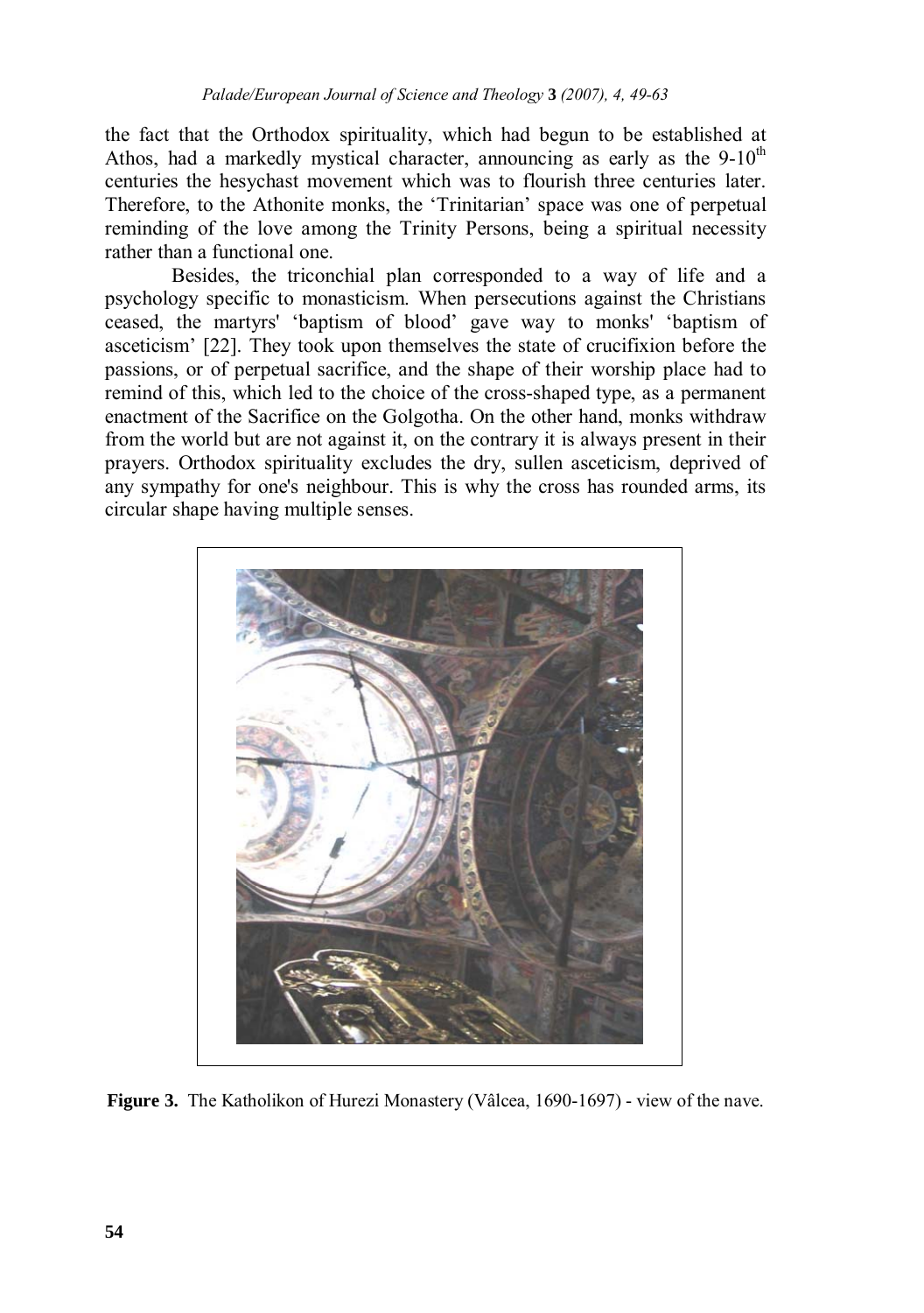

*Aspects of Mount Athos' contribution to the maintenance of the triconchial plan* 

**Figure 4.** The Katholikon of Dealu Monastery (Dâmboviţa, 1501) - view of the nave.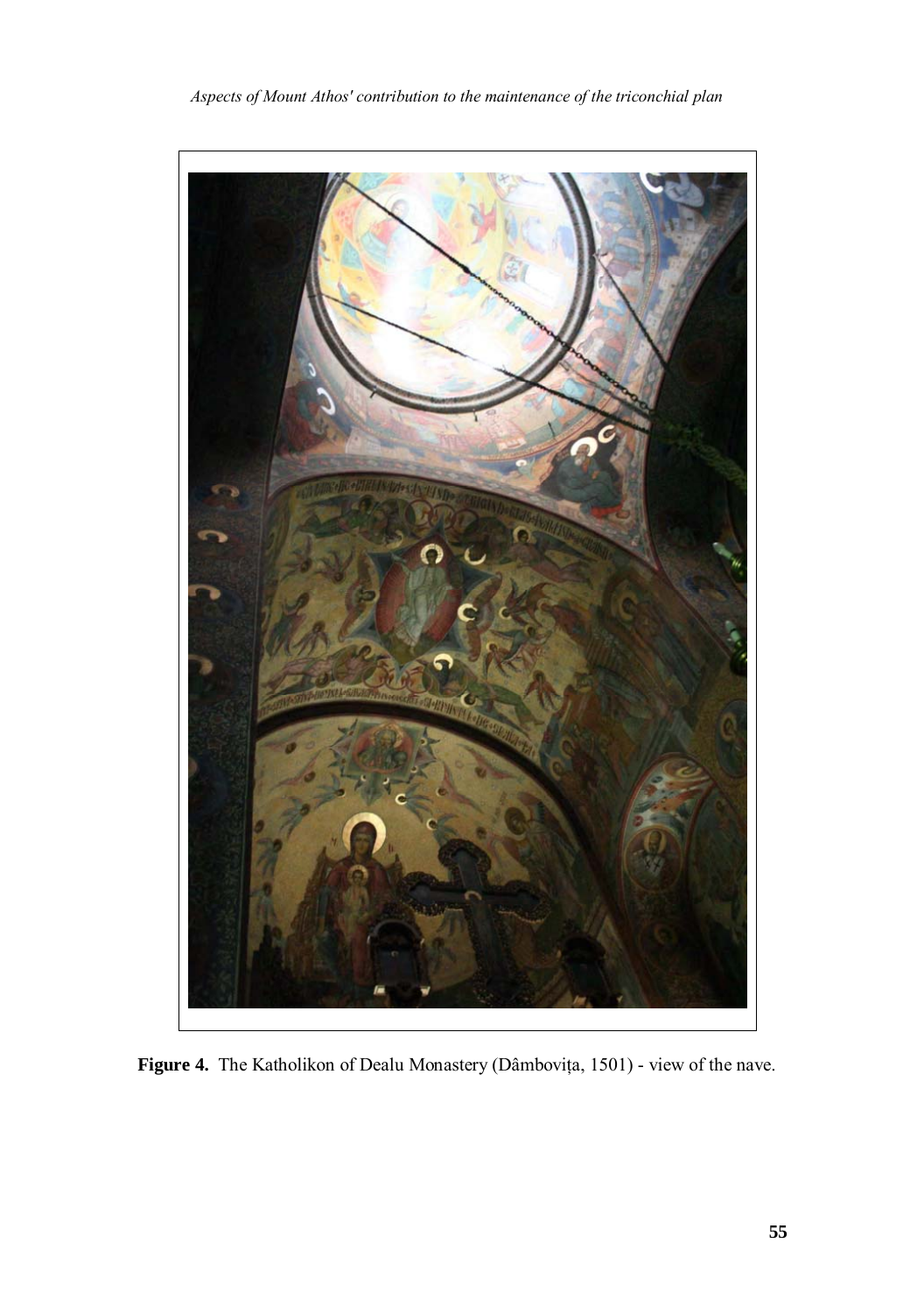As "an enveloping shape, resembling a closed circuit, the circle is a symbol of protection, a protection granted within its limits. Hence the magical use of the circle as a defence belt around towns, around temples, graves..." [23] In the view of Saints Maxim the Confessor and Dionysius Areopagita, the entire created world is a vast circle whose centre is God Himself, so it exists the conception of a *circular Universe*. For these reasons, the circular shape was chosen to mark the cross arms, as the immediate effect at the level of visual perception is "the sense of concentration, of gathering around a pole marked (or suggested), which the circle gives, or as the case may be fragments of a circle (circle arcs or sectors, as well as other curves). A circle will always direct the gaze towards its interior, attracting it like a magnet" [24] (Figure 3 and 4).

 Moreover, the semicircular shape of the apses strengthens the feeling aroused in the worshippers by the church dome, namely that they have God as their Father, and the church as their mother [25]. According to St. Cyprian of Carthage, "for one to have God as one's father, one needs first to have the Church as one's mother". [*De catholicae eclesiae unitate,* cap. 6] and [*Letters*, 74, 7]

 God bends lovingly over us, and this intensifies our feeling of gathering around the centre and closer to each other [26]. In this sense, the characteristic of the Eastern ecclesial space consists in the *concave shapes*, in their various manifestations (Figure 5).

 Besides, such a structure belongs to the *closed forms*, which are to those made up of "linear details whose spatial layout tends towards the centre, towards the interior, or whose structural sense or that of movement turns onto itself, is a centripetal one" [5, p. 131]. The closed shape is one that concentrates itself, which does not disperse but focuses attention on a point of interest usually situated in its centre of gravity. For instance, within a circle appear centripetalcentrifugal and concave-convex tensions, while the central tension may manifest itself in the form of a continuous curved vector, "the multitude of concentric circles which a circle's structure may suggest can turn into a concentric spiral, whose lower limit merges into the circle centre, and whose upper limit superimposes on the circle's circumference" [24, p. 121].

 With a closed composition "the balance of the main forces, tensions is achieved inside the composed space, they generally having centripetal senses, of classic stability" [24, p. 64]. Such a composition is the one specific to the triconchial structure, with which the very shapes suggest interiority, concentration as an antidote to dissipation, the focusing of attention onto the 'church core'. All these constitute ways of spiritual life characteristic to hesychasm, where Jesus' prayer calls Him by its incessant repetition. And Jesus, the One invoked, is "the inward liturgy and the Kingdom within the pacified soul. The Name fills the man like a Temple, turns man into a place of divine dwelling, it christifies him" [27].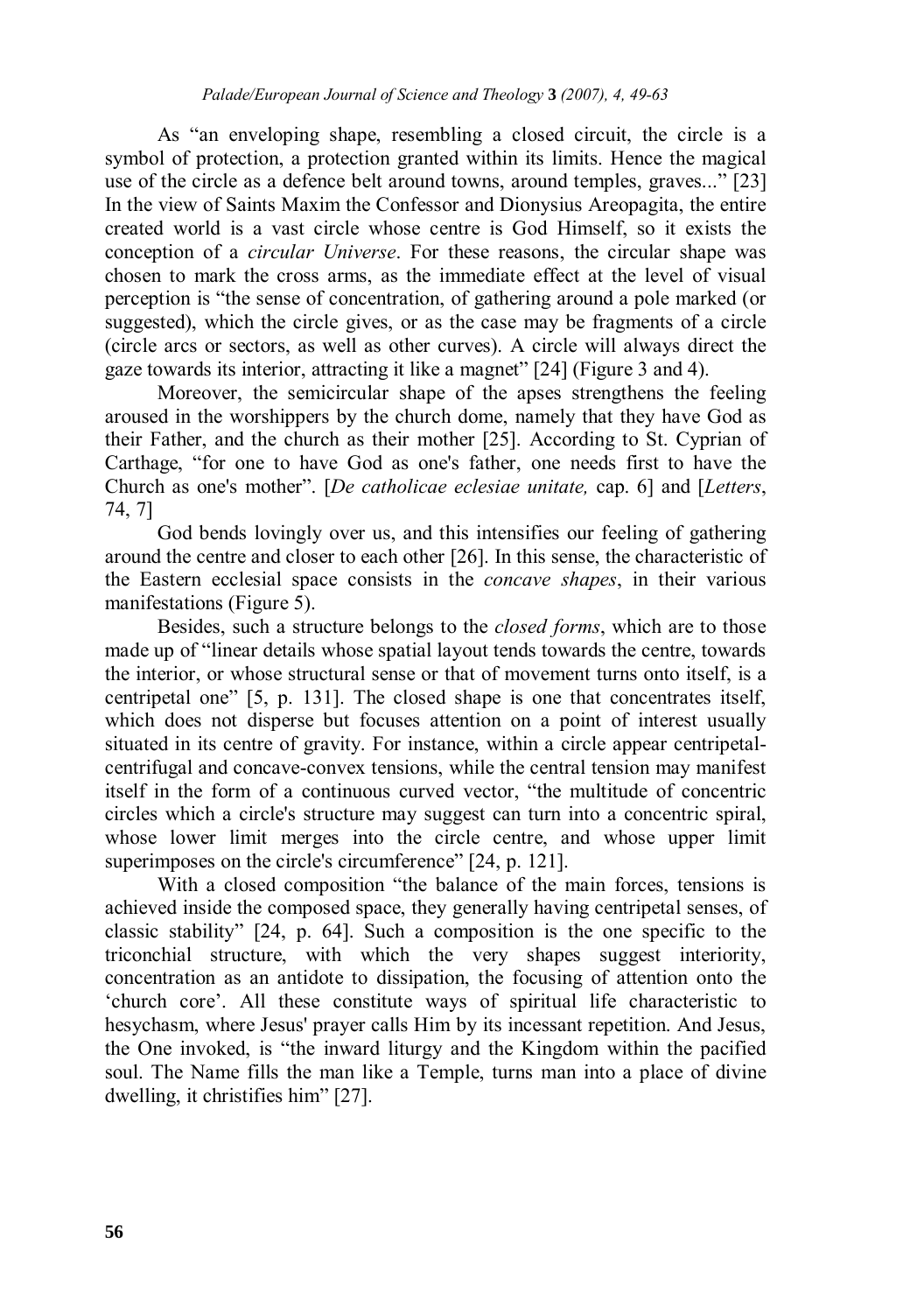

*Aspects of Mount Athos' contribution to the maintenance of the triconchial plan* 

**Figure 5.** (a) Sfântul Nicolae domnesc Church (Curtea de Argeş) - view of the altar apse; (b) The Katholikon of Dealu Monastery (Dâmboviţa) - view of the nave apse; (c) The church of Surpatele Monastery - inside view of the nave.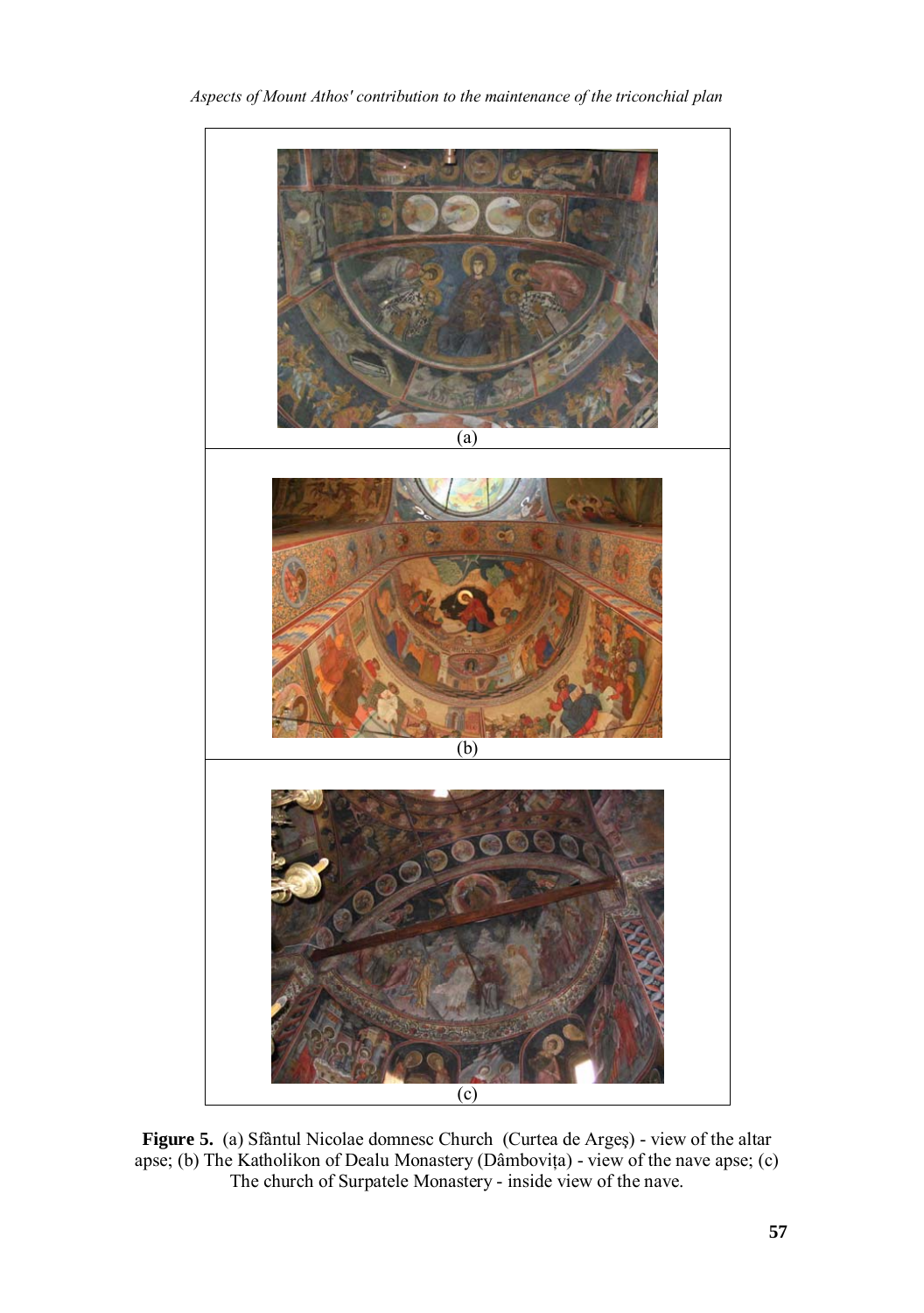

Figure 6. (a) Warm forms and colours, (b) Cold forms and colours.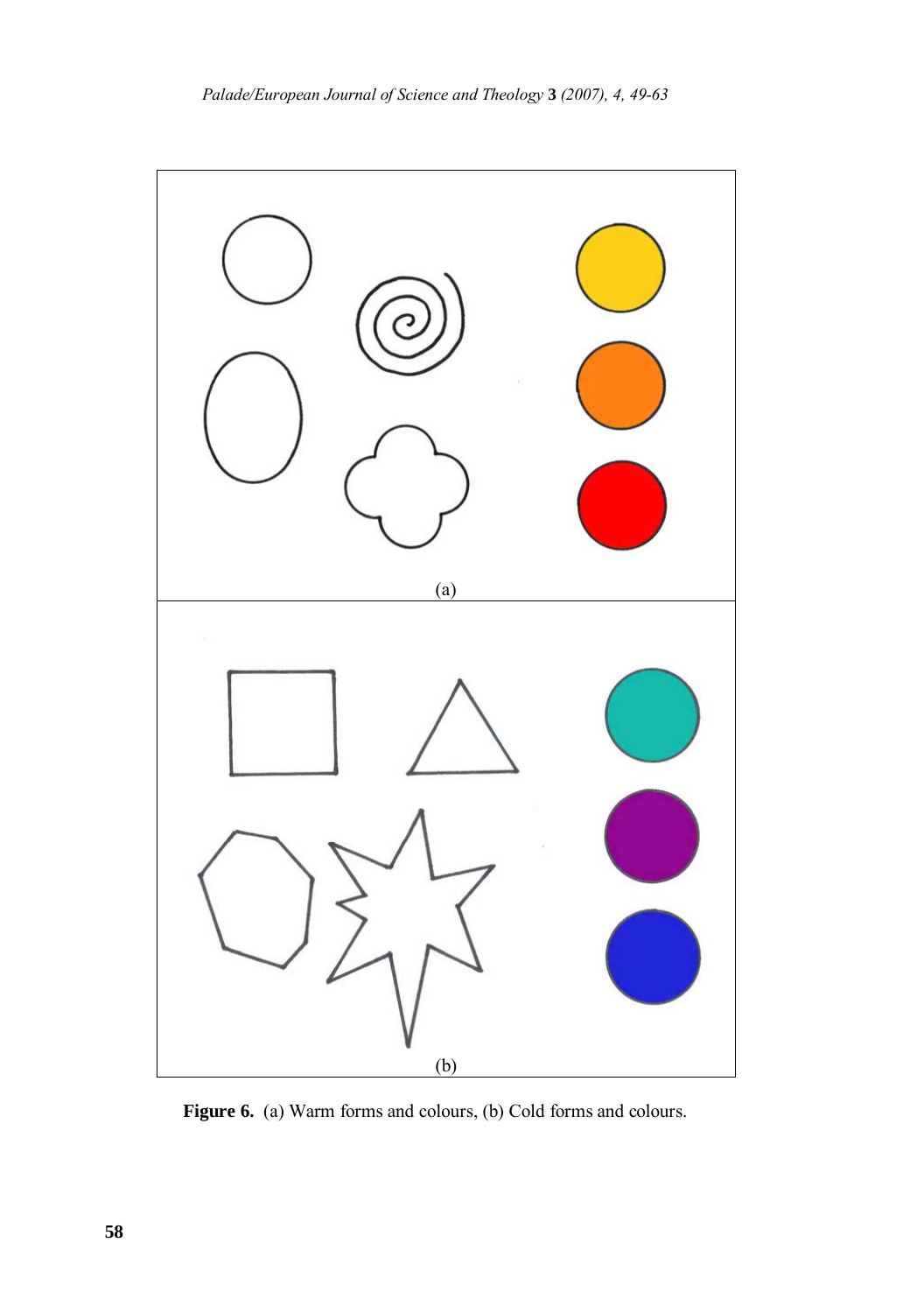On the other hand, one could draw an analogy with the chromatic range of warm colours (red, orange) versus cold colours (blue, violet) - the former endowed with a welcoming quality, seeming to draw the space nearer, while the others push it away. Similarly, we can define *warm* and *cold shapes* (Figure 6), the former belonging to the family of curved shapes and the latter to the rectangular, angular ones. In this sense, the concave shapes of the architecture here presented fall into the warm category, as shapes which bring the Christians closer to each others and to God at the same time.

# **3. The persistence of triconchial structure in Romanian architecture**

A mere analysis of Romanian ecclesial architecture, up to early  $18<sup>th</sup>$ century, thus covering the reigns of native princes, shows that the triconchial was the architectural type specific to churches founded by both landowners and princes - of either monumental or modest proportions. It is even present in Transylvania, admittedly seldom, with the Prislop church attributed to St. Nicodim, of the 16<sup>th</sup> century. Notably its taking over even in the case of wooden churches (whose construction system dows not easily allow nave apses) and its persistence during the  $19<sup>th</sup>$  century [28]. The lecture of the monuments' catalogue by Nicolae Ghika-Budeşti and Gheorghe Balş [29-35] makes this abundantly clear (Table1).

| <b>Table 1.</b> The churches founded in Wallachia and Moldavia between $14th$ and $18th$ |
|------------------------------------------------------------------------------------------|
| century, of the single-naved, triconchial structure with apses included in the depth of  |
| walls.                                                                                   |

| The<br>Romanian<br>principalities | The<br>historical<br>period  | The single-<br>naved type | <b>Structure in</b><br>which two<br>apses are<br>marked only in<br>the depth of the<br>nave's walls | The<br>triconchial<br>type |
|-----------------------------------|------------------------------|---------------------------|-----------------------------------------------------------------------------------------------------|----------------------------|
|                                   | $14 - 15^{th}$               | 36,36 %                   | $9,09\%$                                                                                            | 54,54 %                    |
| Wallachia                         | centuries                    |                           |                                                                                                     |                            |
|                                   | $16th$ century               |                           |                                                                                                     | $100\%$                    |
|                                   | $17th$ century               | 37,20 %                   |                                                                                                     | 62,80 %                    |
|                                   | $\overline{18^{th}}$ century | 37,64 %                   |                                                                                                     | 62,36 %                    |
|                                   | $14 - 15^{th}$               | 27,27 %                   | 18,18 %                                                                                             | 54,54 %                    |
| Moldavia                          | centuries                    |                           |                                                                                                     |                            |
|                                   | $16th$ century               | $15\%$                    | 20 %                                                                                                | 65 %                       |
|                                   | $17 - \overline{18^{th}}$    | 13,59 %                   | 33,98 %                                                                                             | 52,42 %                    |
|                                   | centuries                    |                           |                                                                                                     |                            |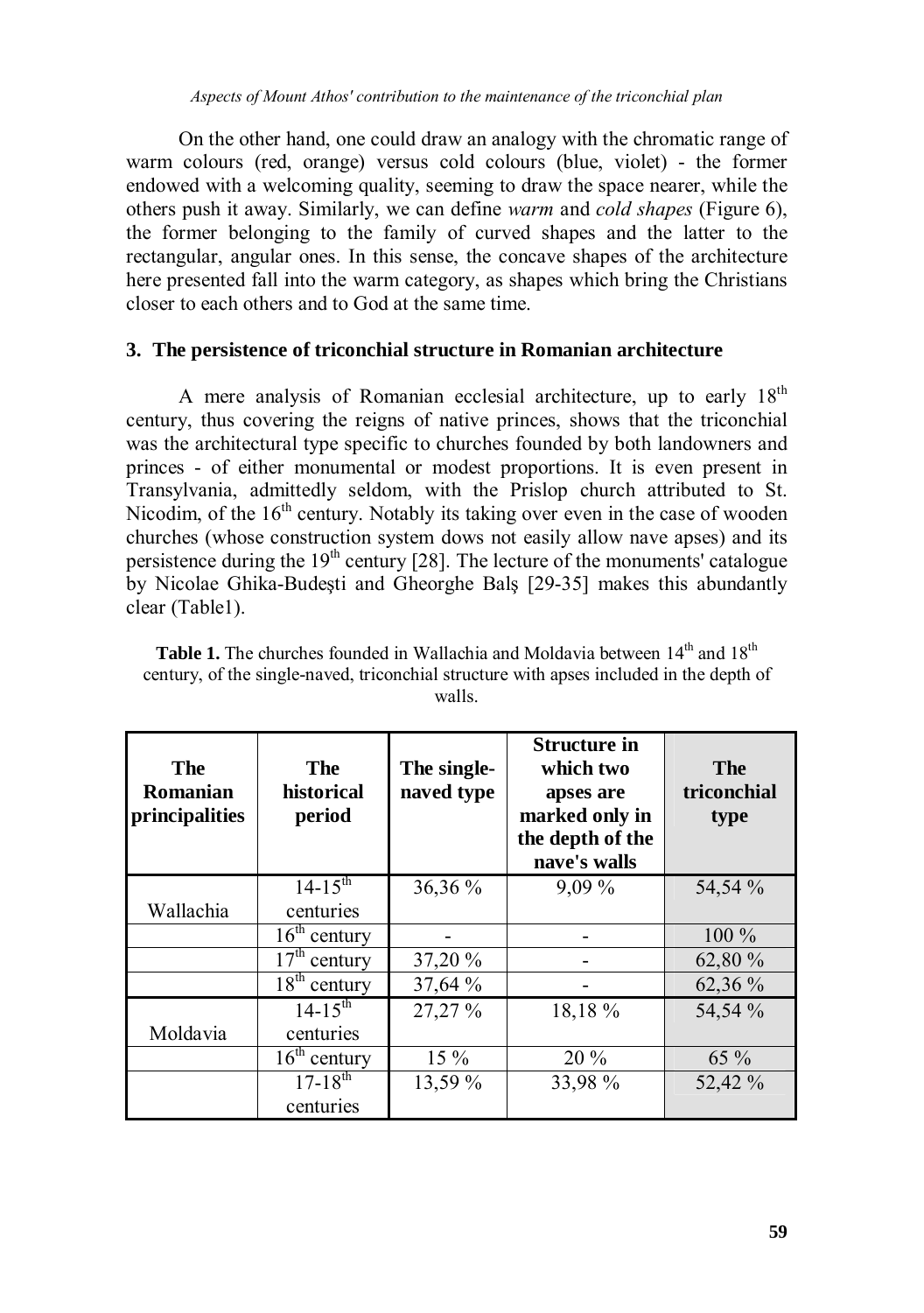

Figure 7. (a) Plan of the Church of Snagov Monastery; Church Sfântul Ioan (Piatra Neamţ, 1497-1498) - plan (b) and view (c).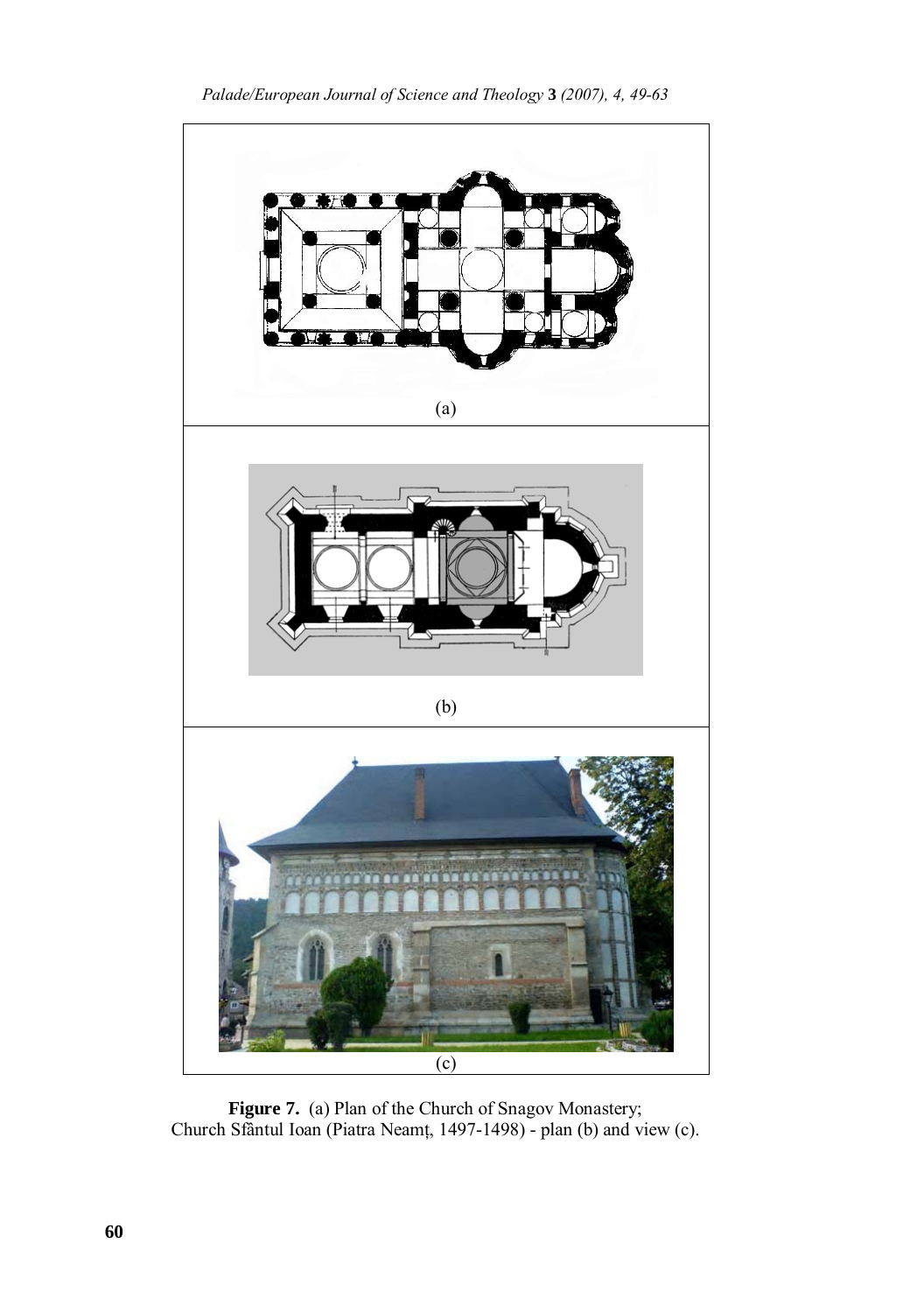Yet by comparing the architecture of Mount Athos to that of the Romanian principalities, one can only find a single Athonite monument, the church of Snagov monastery, early  $16<sup>th</sup>$  century (Figure 7a), and the triconchial type specific to Romanian architecture is the simple, Moravian one, and not the complex variant characteristic to Athos – a fact that could raise doubts as to the existence of any influence coming from this monastic area. Moreover, certain churches, especially Moldavian ones, display a peculiar structure, in that two apses are marked only in the depth of the nave's walls, they being either visible or not visible from the outside (Sfântul Ioan Piatra Neamt, 1497-1498, Figure 7b) and 7c).

 At the first sight, this architectural type seems to have little in common to the Athonite one, but we should bear in mind that we are dealing with two variants of the same family of shapes, just as in iconography we can have variants of the same iconographic type (for instance the Crucifixion scene where in the simple variant appear only the Saviour, His Mother and Saint John the Evangelist while the complex variant may show the myrrh-bearing women, the centurion, the soldiers, the thieves, the angels, the people). Actually, Byzantium formed in Eastern Europe "local dialects rather than separate languages," [36] therefore the Byzantine art has always had diversity within unity. This explains why, from the standpoint of spatial layout, the Athonite and the Moldavian types are variants of the same architectural family of shapes, the one displaying three apses, three circular spaces.

 On the other hand, one could raise the issue of the monuments that were not meant as monasteries but that still adopted this type. Let us remember, though, that there is a universal vocation for an 'inward monasticism' to which all Christians are called to respond, and which makes no distinction between commandments and the religious vows – since everyone is called to obedience, voluntary poverty, and chastity of body and soul [22, p. 334].

 Not surprisingly, then, was the triconchial type chosen in order to respond to the aspirations of Christian people at large, be they laymen or monks. This type of ecclesial space, peculiar to the monastic environment, came to be also characteristic to the architecture of churches in the Romanian principalities, as the ideal concrete expression of the inner states born out of the communion with God. Its adoption in a sacred place such as Mount Athos could only be a further argument in favour of this choice.

## **4. Final considerations**

 Art has been and must remain "a symbolic way of expression, and where there is no symbol and, therefore, no expression, there is no art. Not to assert this, as forcefully as one possibly can, is to betray a sacred conviction" [37]. Therefore, the vocabulary of artistic forms is not chosen at random, but it has to express the experiences and aspirations of a religion, of a people or of a community. In this sense, we had to "come a long way before we realized that art is not produced in an empty space, that no artist is independent of forerunners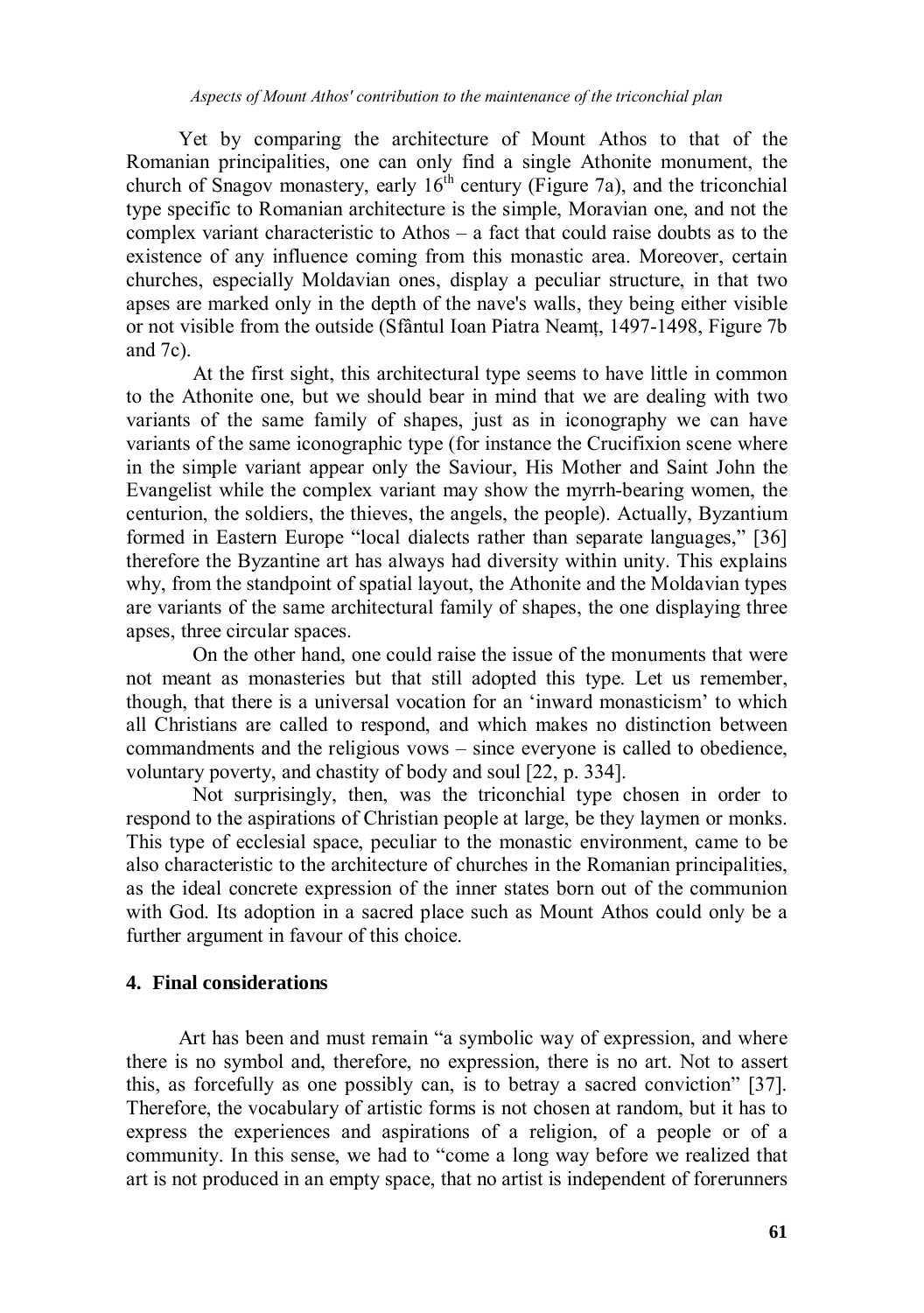or models, that the artist, no less than the scientist or the philosopher, belongs to a particular tradition and works in an organized field" [38]. Unfortunately, "the psychology of artistic style is still to be written" [38].

As far as our topic is concerned, a few aspects can be highlighted. First, the fact that Mount Athos' ecclesial architecture chose as its representative type the triconchial in its complex variant, a type which was to be subsequently encountered only in the monastic world (Meteora), Serbia and the Romanian principalities. The monastic centre at Athos kept permanently in touch with the peoples belonging to that *Byzantine Commonwealth* [39], its relationship with the Romanian principalities being a special one, especially after the Balkans and Byzantium fell under the Turkish rule. In Romanian sacred architecture, the dominant type is the triconchial, in its simple variant. And while its advent is a matter of debate, its persistence over time is indisputable, one of the possible reasons being that its architectural forms responded to a monastic vocation.

 One cannot explain the spread of an artistic pattern, by it being automatically taken over and imitated, but by the conviction that it responds to some deep aspirations, that it can convey and maintain a certain inner state. Thus, the ecclesial structure of the triconchial has succeeded in conveying, by means of elements of architectural language, the condition of perpetual sacrifice, of bearing of the Cross which does not crush but comforts – characteristic to both monk and layman - and to unite, in a syntax of a single artistic language, geographically distant areas such as Mount Athos and the Romanian principalities.

## **References**

- [1] T. Simedrea, Monastic Life in Wallachia Prior to 1379, Biserica Ortodoxa Romana, **7-8** (1962) 673.
- [2] T. Bodogae, *Romanian Aid to Mount Athos Monasteries*, Paralela 45, Piteşti, 2003. [3] G. Balş*,* Buletinul Comisiunii Monumentelor Istorice, **4** (1913) 35.
- 
- [4] D. Mihăilescu, *The Language of Colours and Shapes*, Ed. Stiintifică și Enciclopedică, Bucharest, 1980, 23.
- [5] I. Şuşală and O. Bărbulescu, *Dictionary of Art*, Sigma, Bucharest, 1993, 167.
- [6] N. Knobler, *Visual Dialogue an Introduction to Art Appreciation*, Meridiane, Bucharest, 1983.
- [7] R. Berger, *Discovering the Painting*, vol. 1, Meridiane, Bucharest, 1975, 166.
- [8] H. Focillon, *Life of Forms*, Romanian translation by Laura Irodoiu Aslan, Meridiane, Bucharest, 1977, 25.
- [9] C. Ailincăi, *Introduction to the Grammar of Visual Language*, Dacia, Cluj-Napoca, 1982, 5.
- [10] R. Avermaete, *On Taste and Colour*, Meridiane, Bucharest, 1971, 27.
- [11] P.A. Michelis, *La forme en architecture: imitation et abstraction*, in signe, image, symbole, La Connaissance, Bruxelles, 1968, 217.
- [12] H. Bergson, *Essay on the immediate data of conscience*, Institutul European, Iaşi, 1998, 39.
- [13] St. Dionysius Areopagita*, Collected Works,* Romanian translation by D. Stăniloae, Paideia, Bucharest, 1996.